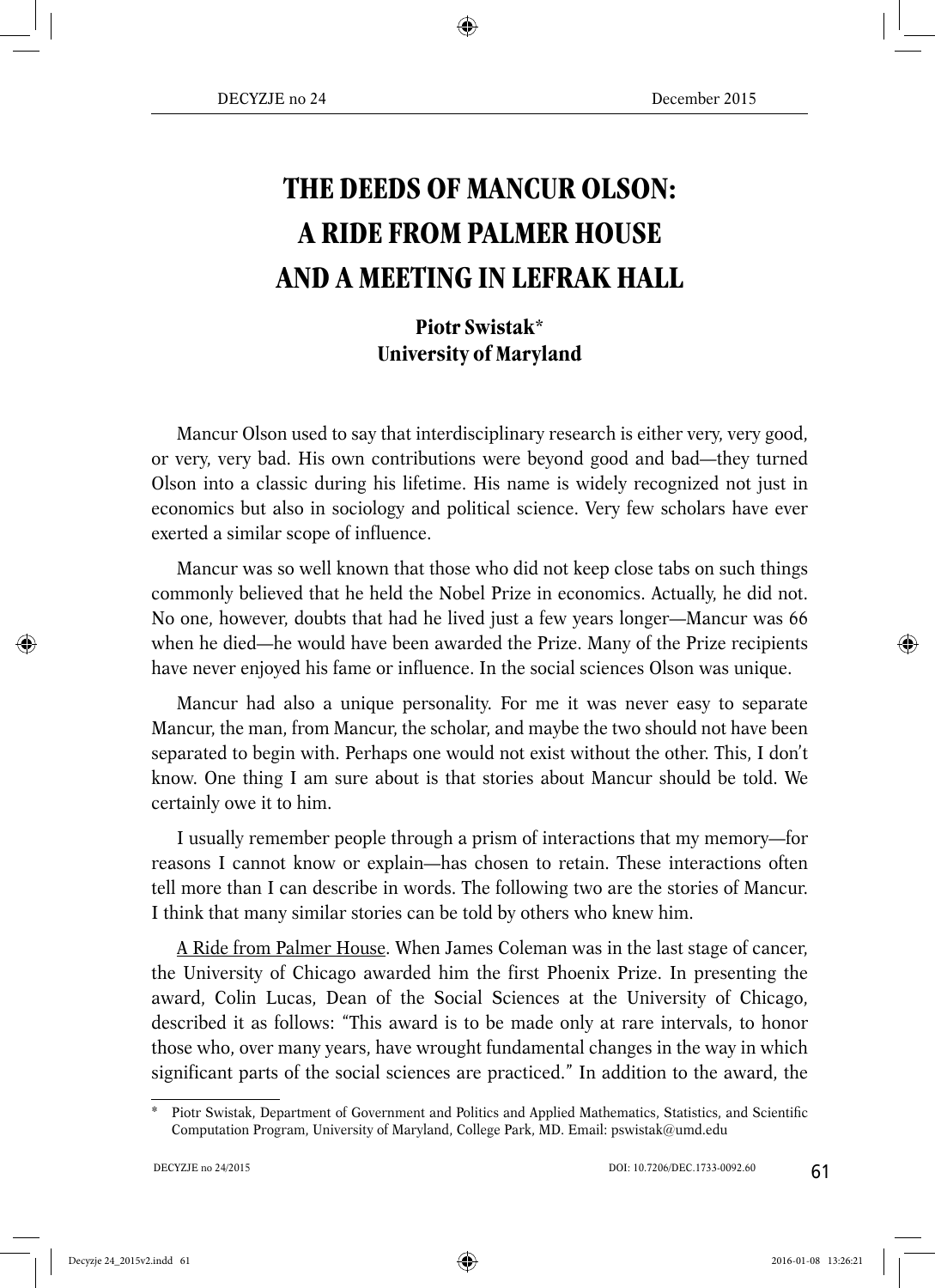University also sponsored a conference on Coleman's work. The conference was meant to be a celebration of Coleman's life, a gathering of friends, colleagues and students who would share personal memories of Coleman and comment on his work and its significance.

When I was told about the Phoenix Prize, I shared this information by email with others who knew Coleman so they would have a chance to send him a personal note with congratulations. Mancur was in the group I had contacted. In fact, I told Mancur about the Phoenix Prize in person, as we would often run into each other on campus, and in his case, I thought that it was a more appropriate way of communicating the news about Coleman. As Mancur started asking me questions, my tongue must have slipped and I said something about the conference. I was invited to the conference but I did not think it was proper for me to talk about it to others since the event was meant to be by invitation. Mancur, in fact, was the only person I mentioned it to. I don't know why my tongued slipped when I talked to him but I do know that Mancur had that effect on people. The moment I mentioned the conference Mancur said, "I have to go. I have to see Jim. I have to." And so he did.

I knew that Mancur and Coleman had known each other for a long time, at least since their early involvement in the Public Choice Society. Olson was the Society's president in 1972-74 and Coleman in 1974-76. I was aware of all of that. I did not know, however, that there was a different source of their interactions. I was about to learn the story in a rather unusual setting.

After we had the conversation about Coleman, the next time I saw Mancur was on a taxi-van that was sent to take us from the Palmer House hotel in downtown Chicago, where the university had put us all up, to the Hyde Park campus of the University of Chicago where the conference was about to take place. It came to be a very memorable ride. Interestingly, as it turned out, all passengers in the van were connected in ways that none of them were aware of.

The four passengers in the van were Robert Merton, Mancur Olson, Daniel Patrick Moynihan<sup>1</sup> and I. For me it was an extraordinary company to share. I knew that Merton<sup>2</sup> was Coleman's mentor at Columbia University (Coleman was my mentor at the University of Chicago), but some new details of Olson and Moynihan's relations with Coleman were about to surface during the conversation we had on the way to the University of Chicago. More specifically, this is how the three were connected.

<sup>1</sup> Moynihan was a famous politician and social scientist once described as America's best thinker among politicians since Lincoln and America's best politician among thinkers since Jefferson.

<sup>2</sup> I should perhaps note that another famous Robert Merton—Robert Cox Merton to be precise—is a Nobel Prize winning economist. Robert Cox Merton is a son of the sociologist Robert K. Merton.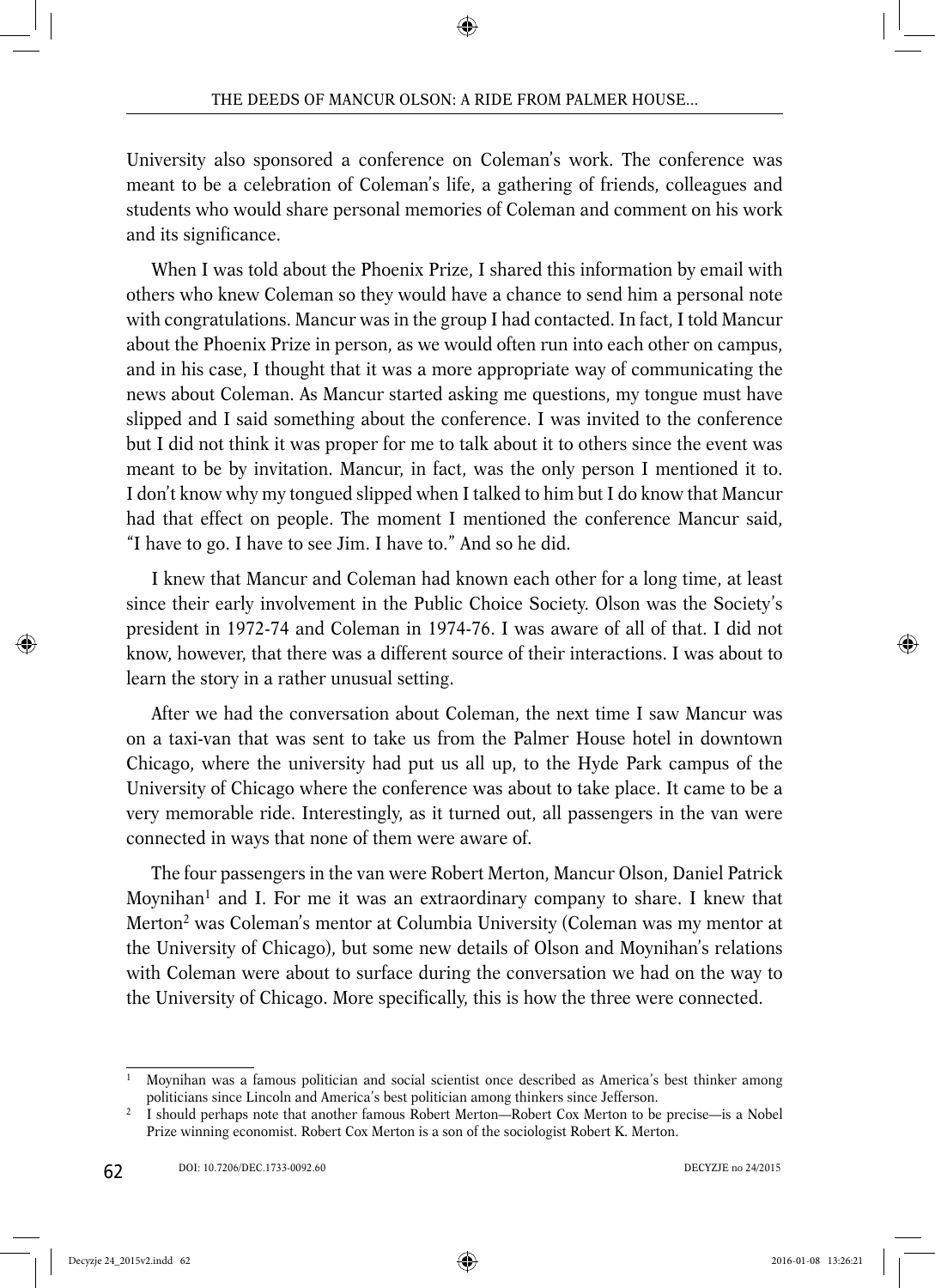In 1966 Martin Lipset, who was Coleman's advisor at Columbia University, ran into Moynihan at Harvard faculty club and asked if he heard about the finding of the Coleman study (see Moynihan's speech in Clark, 1996, pp 376-77.) Moynihan did not. The study of educational equality commissioned by the US Department of Education was the largest social science study in history with more than 650 thousand students in the sample. Its finding, described in what was to be known as Coleman's Report, was politically explosive: School funding turned out to have little effect on student educational achievement. Money, in short, was not a solution to the problem of the equality of educational opportunity. The next day, Moynihan called the Secretary of Health, Education and Welfare to tell him that Coleman's finding was about to be released.

At that time the Deputy Assistant Secretary of Health, Education and Welfare, a person who was indirectly involved in the study and interacted with the scholars who ran it, was none other but Mancur Olson. This is when Coleman and Olson got to know each other. All of this took place during an often overlooked period in Olson's life, a two year stint at the Department of Education, between his time on the faculty at Princeton and the University of Maryland.

This is how the paths of Coleman, Olson and Moynihan crossed. At the conference we were all heading to, Olson and Coleman were about to say their final goodbyes.

A Meeting in LeFrak Hall. When I joined the faculty of the University of Maryland in 1989 I felt somewhat humbled in the presence of Mancur. (I saw myself more like a graduate student<sup>3</sup> than a faculty member; Mancur, on the other hand, was one of the most famous social scientists.) Mancur, of course, never gave me any reason to feel that way, as he always treated me as his equal. I did not know it then but he treated everyone that way. This, in some cases, had some difficult-to-predict consequences.

At some point I was contacted by Bjørn Lomborg. I believe Lomborg was still a student at this time at the University of Aarhus in Denmark where he subsequently became a faculty member. He could have been visiting the US on some student exchange. Lomborg must have seen my research on evolutionary Prisoner's Dilemma since he contacted me by email and offered to present a talk about the results of his computer simulations on the subject.4 I was glad to talk to someone working in the same area so we set up a date and Lomborg came to the University of Maryland to give the talk. Following his talk, we went to my office, in LeFrak Hall, to talk more. When we exhausted the points of mutual interest, Lomborg asked me whether I thought it would be possible for him to meet Mancur Olson. I knew that Mancur was terribly

I got my PhD about a year earlier.

<sup>4</sup> This research has been later published in the *American Sociological Review* (Lomborg 1996.)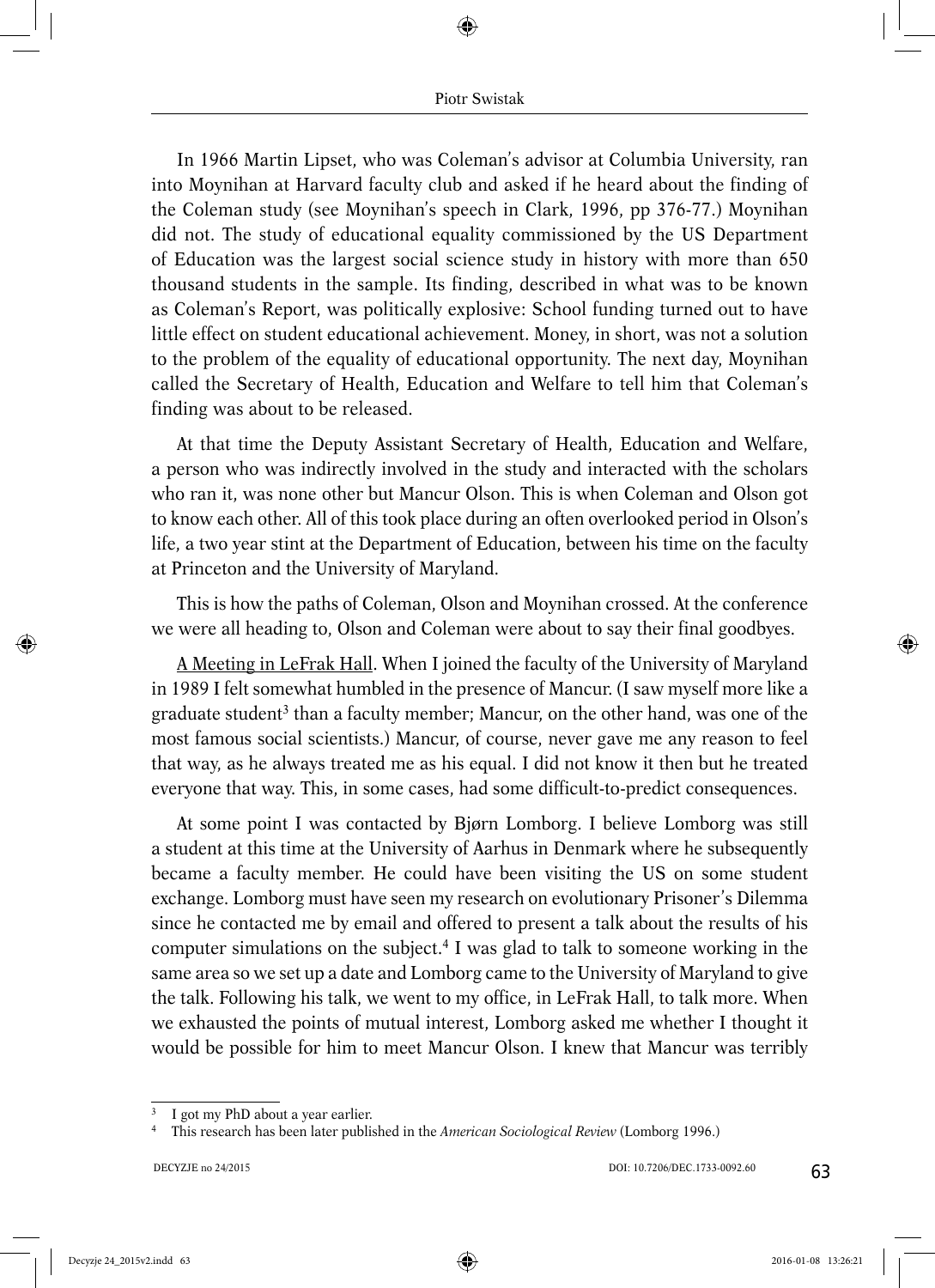busy5 and it was most unlikely that he would agree to meet an undergraduate student who had no institutional ties or substantive significance to him, especially that late in the day. The least I could do, however, was to try. And so, I did. I called Mancur at his office, which was in a different building and in some distance from LeFrak Hall, and told him about Lomborg and his wish to meet him. I added that we were both in my office. To my surprise Mancur replied with "Just wait for me, I'll stop by."

Not only did Mancur walk over from his office to LeFrak Hall, but he showed up really soon. He came in, introduced himself, sat down and started asking Lomborg about his research. Lomborg was visibly enchanted and kept giving Mancur long and exhausting answers. I became a silent and somewhat uninterested participant of this exchange since I went over all of the points with Lomborg before Mancur showed up. When, to my relief, they exhausted the subject of Lomborg's paper, I thought that Mancur would conclude and leave. I held this hope, not because I did not enjoy the company, I certainly did, but the time was getting really late and my basic needs made it difficult for me to continue. My two guests took space between me and the door to my office so I was effectively trapped. What happened next I did not quite anticipate. Lomborg asked Mancur about his research and Mancur began going over several projects of his in a pretty comprehensive manner. All this was very interesting but seemed to last forever. I don't really remember how long it lasted, but it felt very, very long. One thing I do recall clearly, though, is that at some point, Mancur glimpsed at his watch and jumped to his feet in the same instant. He had a look of a terrified man. He excused himself promptly and the meeting was suddenly over.

Life wrote an ironic postscript to this story. Lomborg became a notorious campaigner against the Kyoto Protocol and cutting carbon emissions, sort of a poster child for the right wing anti environmentalists. His book *The Skeptical Environmentalist* (Lomborg 2001) brought him infamy in academic circles and fame with the right wing organizations. Mancur did not live to see Lomborg's gaudy adventures, but if he did we both would have had some good laughs. I am sure Lomborg kept a warm memory of Mancur—like many other people who were lucky to meet him.

<sup>5</sup> Olson was running IRIS Center at the University of Maryland and working on *Power and Prosperity* (Olson 2000.)